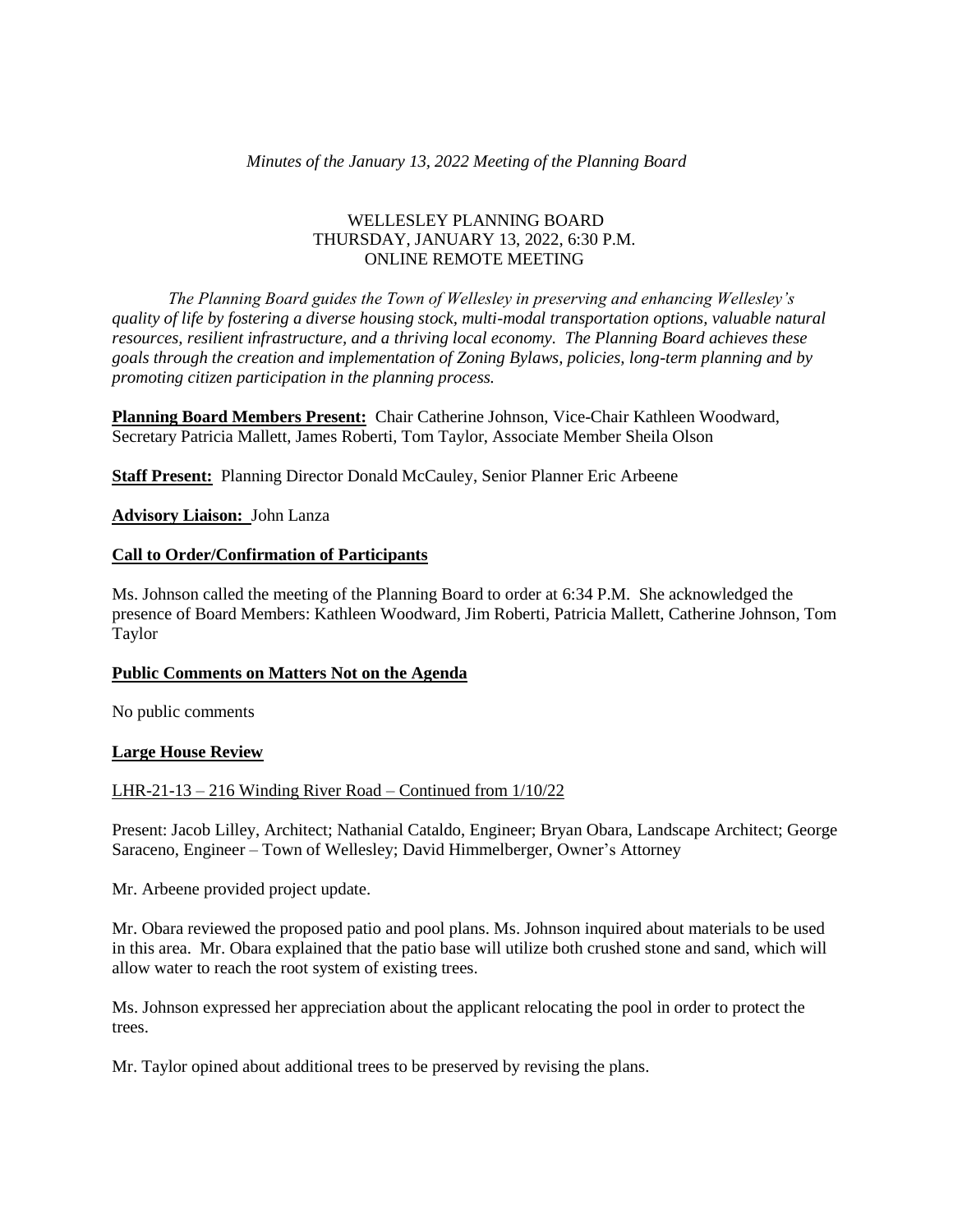**Mr. Roberti motioned to approve LHR-21-13 for 216 Winding River Road, subject to the general and specific conditions set forth in the Planning Department's report dated December 17, 2021; and revised with additional conditions: that the "as built" be adjusted to replace the NAVD-88 Datum to the Wellesley Datum, to address the placement of the dock when not in use, and to allow Planning Board Chair Catherine Johnson, to execute such permit on behalf of the Board. Ms. Woodward seconded the motion. It was on motion 5-0; Woodward-aye, Roberti-aye, Taylor-aye, Mallet-aye, Johnson-aye.**

LHR-21-14 – 21 Riverdale Road – Continued from 1/10/22

Present: Grant and Nicole Pollock, Owners; Nick Landry, Architect: Gino Pierdomenico, Landscape Architect; Mike Freiberger, Landscape Designer; Kevin Sullivan, Neighbor; David Himmelberger, Owner's Attorney

Mr. Arbeene reviewed the application and related updates.

Ms. Olson joined the meeting at approximately 7:12 P.M.

Mr. Landry highlighted revisions made to the plans.

Mr. Himmelberger stated that by bringing the house closer to the street, the proposed retaining wall could be removed; thus decreasing the height of the ridge.

Mr. Roberti commented that the neighbor at 25 Riverdale Road, had expressed concern about stormwater runoff possibly flowing onto his property. Ms. Johnson inquired about the size of the patio in the backyard; and questioned and if the amount of impervious area would be increased.

Mr. Pollock stated that the neighbor at 25 Riverdale Road had concern that related construction would increase the chances of stormwater runoff. Mr. Himmelberger commented that the detailed stormwater report indicated a significant reduction in stormwater runoff.

Mr. Pierdomenico stated that the plans depict an increase in lawn area in the backyard, and not pavement.

Mr. Taylor noted there was a difference between the tree report as presented by the arborist, and the landscape report supplied by the applicant.

Ms. Johnson acknowledged that related plans/reports would have to be submitted in a timely fashion, to allow for Staff review.

Ms. Woodward suggested that the Oak Tree located on the right side of the property, be preserved. Ms. Pollock stated the Oak Tree was too close to the house, and had concerns that the tree could fall on the house. Ms. Woodward stated that it was important to replace canopy trees with canopy trees.

Resident and neighbor Kevin Sullivan, 25 Riverdale Road, suggested that the Planning Board consider the runoff issue.

Ms. Woodward inquired if the White Oak Tree in the left rear corner of the yard could be saved. Mr. Freiberger responded that the tree roots of the White Oak Tree would be disturbed with the construction of the retaining wall.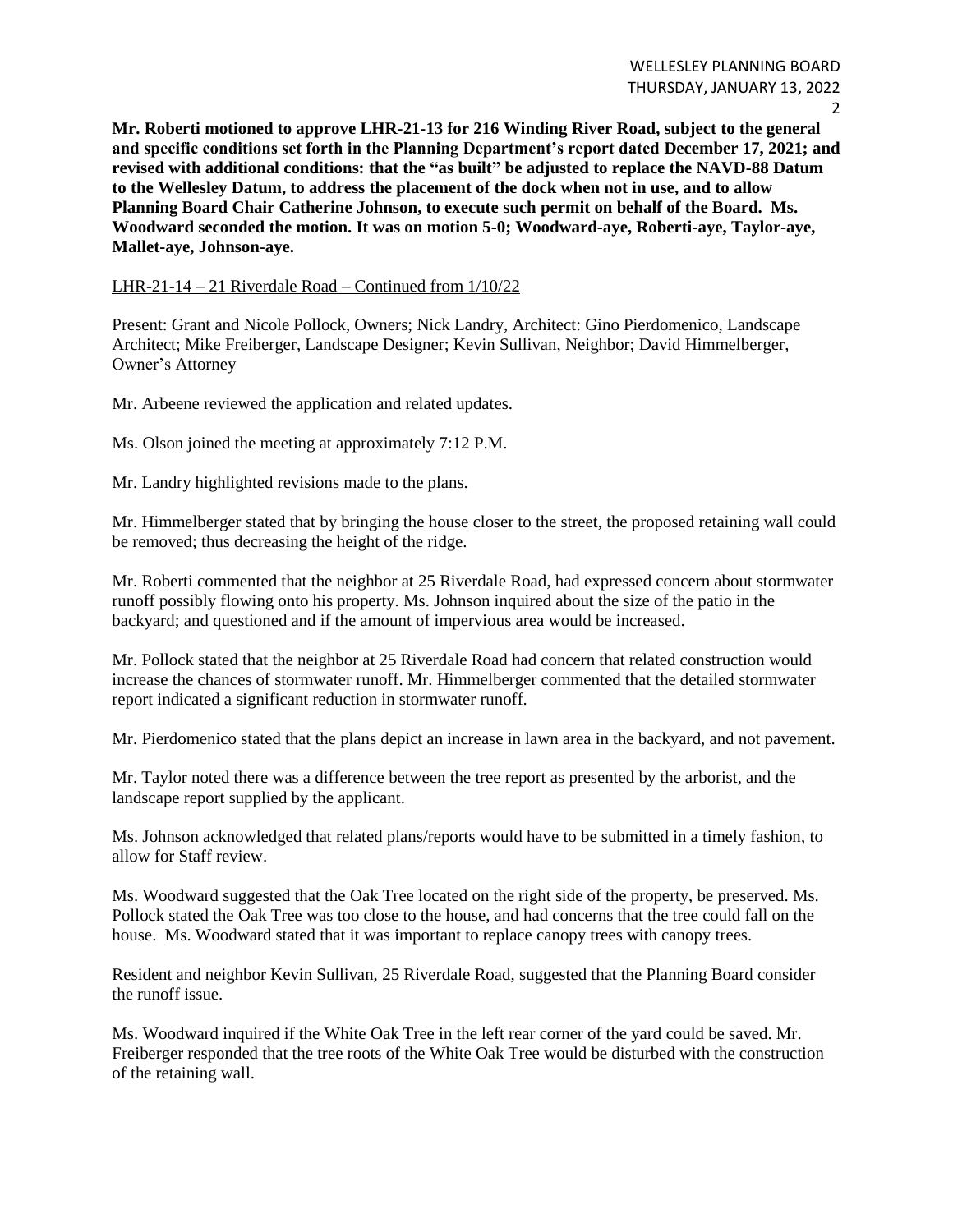Ms. Johnson commented that the light fixtures detailed in the plan were not dark-sky compliant. Mr. Himmelberger indicated that the photometric plan found no evidence of light spillage onto the neighbor's lot.

Ms. Woodward opined that the proposed house was drastically different in size and style, than the rest of the neighborhood. Mr. Pollock indicated that he and his wife were trying to replicate the house which was destroyed by fire.

# **Mr. Roberti motioned to continue LHR-21-14 for 21 Riverdale Road to the February 3, 2022 meeting of Planning Board. Ms. Woodward seconded the motion. It was on motion 5-0; Woodwardaye, Roberti-aye, Mallet-aye, Taylor-aye, Johnson-aye.**

# LHR-21-15 – 27 Lathrop Road – Continued from  $1/10/22$

Present: Luke and Susie Perry, Owners; Rob Williamson, Architect, Nik Monahan and Reid Diamond, Haven Builders; George Saraceno, Town Engineer; David Himmelberger, Owner's Attorney

Mr. Arbeene provided update regarding the project.

Mr. Himmelberger mentioned that the site was very deep and wooded.

Mr. Perry stated the house had always been the focus of his family. Mr. Williamson confirmed the house was being placed in the same location as the present house, which would greatly minimize excavation.

Ms. Johnson inquired about the wall beside the driveway. Mr. Williamson provided detail regarding the construction of the wall.

Ms. Johnson inquired about the increase in impervious area. Mr. Diamond confirmed a 2,000 square-foot increase in impervious surface was being proposed.

Ms. Woodward inquired about the trees that would be removed. Mr. Diamond stated that those trees would be marked.

Mr. Saraceno noted that the construction management plan required additional information.

**Mr. Roberti motioned to continue LHR-21-15 for 27 Lathrop Road to the Planning Board meeting on February 2, 2022**. **Ms. Woodward seconded the motion. It was on motion 5-0; Woodward-aye, Mallet-aye, Taylor-aye, Roberti-aye, Johnson-aye.**

#### **Project of Significant Impact**

#### PSI-21-02 – Dana Hall School – Continued from 1/10/22

Present: Dario DiMare, Architect – Dario Designs; Paul Coates, Dario Designs; Charles Breslin, COO – Dana Hall School; Rob Mather, Assistant Head of Schools – Dana Hall School; David Himmelberger, Attorney for the Applicant

Mr. McCauley stated Dana Hall School is proposing a universal design for the addition and renovation of classrooms; which is sustainable in nature. Mr. McCauley confirmed that traffic and engineering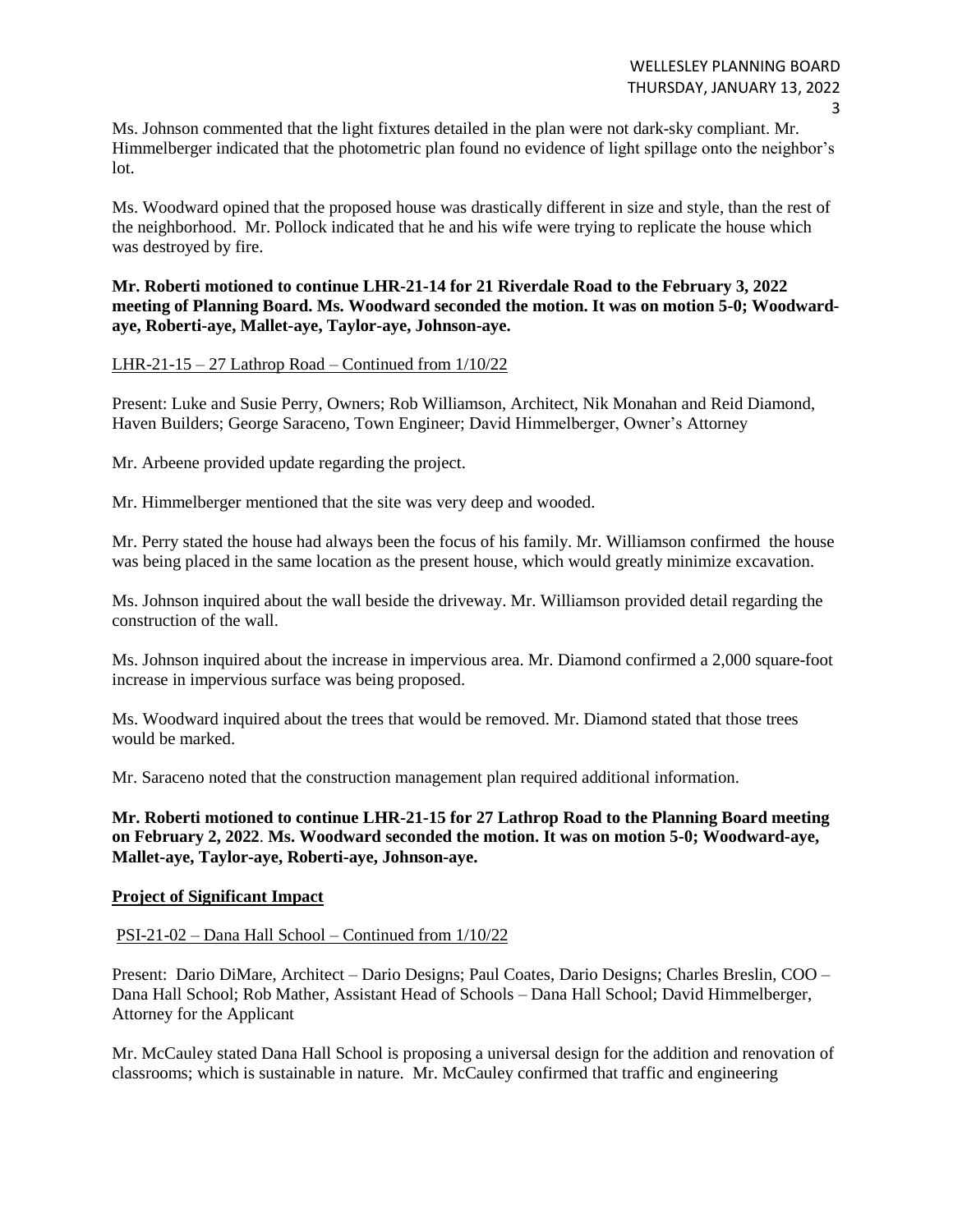considerations will be addressed at an upcoming Planning Board meeting. He noted that Select Board comments will be made available as well.

Ms. Johnson inquired about how this project could fit into any master plan the school might consider, and how such planning might affect the construction of the new Honeywell School. Mr. DiMare responded the hope was to begin construction at the end of the current school year.

Mr. DiMare detailed comments made by DRB last night, and how those recommendations could fit into the plan.

Ms. Johnson noted that the proposed building "made sense," and would anchor the school to Wellesley, especially with the proposed usage of brick and architecture. She felt that changes to the plan were not necessarily required.

Ms. Woodward stated she was anxious to see universal design being implemented. She asked if other sustainable aspects could be presented at another meeting. Mr. DiMare agreed to presents those sustainable aspects at an upcoming meeting, along with the related engineering and traffic topics.

Ms. Johnson inquired about the timeline regarding the traffic and engineering studies. Mr. McCauley responded the traffic and engineering studies would be received within seven to ten days.

Mr. DiMare explained the significant differences between universal design and traditional ADA construction.

Ms. Woodward confirmed that a school was a perfect place to carry out the universal design philosophy.

**Mr. Roberti motioned to continue the PSI – 21-02 for Dana Hall School to the February 7, 2022 Planning Board meeting. Ms. Woodward seconded the motion. It was on motion 5-0; Woodwardaye, Mallett-aye, Taylor-aye, Roberti-aye, Johnson-aye**

# **Zoning Amendments for Annual Town Meeting**

Ms. Johnson reported Articles A-F were presented at last week's Advisory meeting. She added that the remaining Articles, along with the FY22 Planning Department Budget would be presented on February 2, 2022.

Ms. Johnson stated that she, Mr. McCauley, and Mr. Arbeene met earlier today to discuss the zoning amendments to be presented at the January 24<sup>th</sup> public hearing.

# General Residence District and Rezoning of 219 – 229 Washington Street (Articles A and B)

Mr. McCauley addressed Articles A and B, acknowledging that zoning needs to be adaptable to changes in population and variation of uses in the Wellesley Hills district. He exampled that the Friendly Aid site will likely never to be a single residence zone again, and finding ways to be adaptive to satisfy constantly changing needs is the objective.

Mr. McCauley noted the current challenge with Article A focuses on definitions of "professional office," and changes in parking requirements.